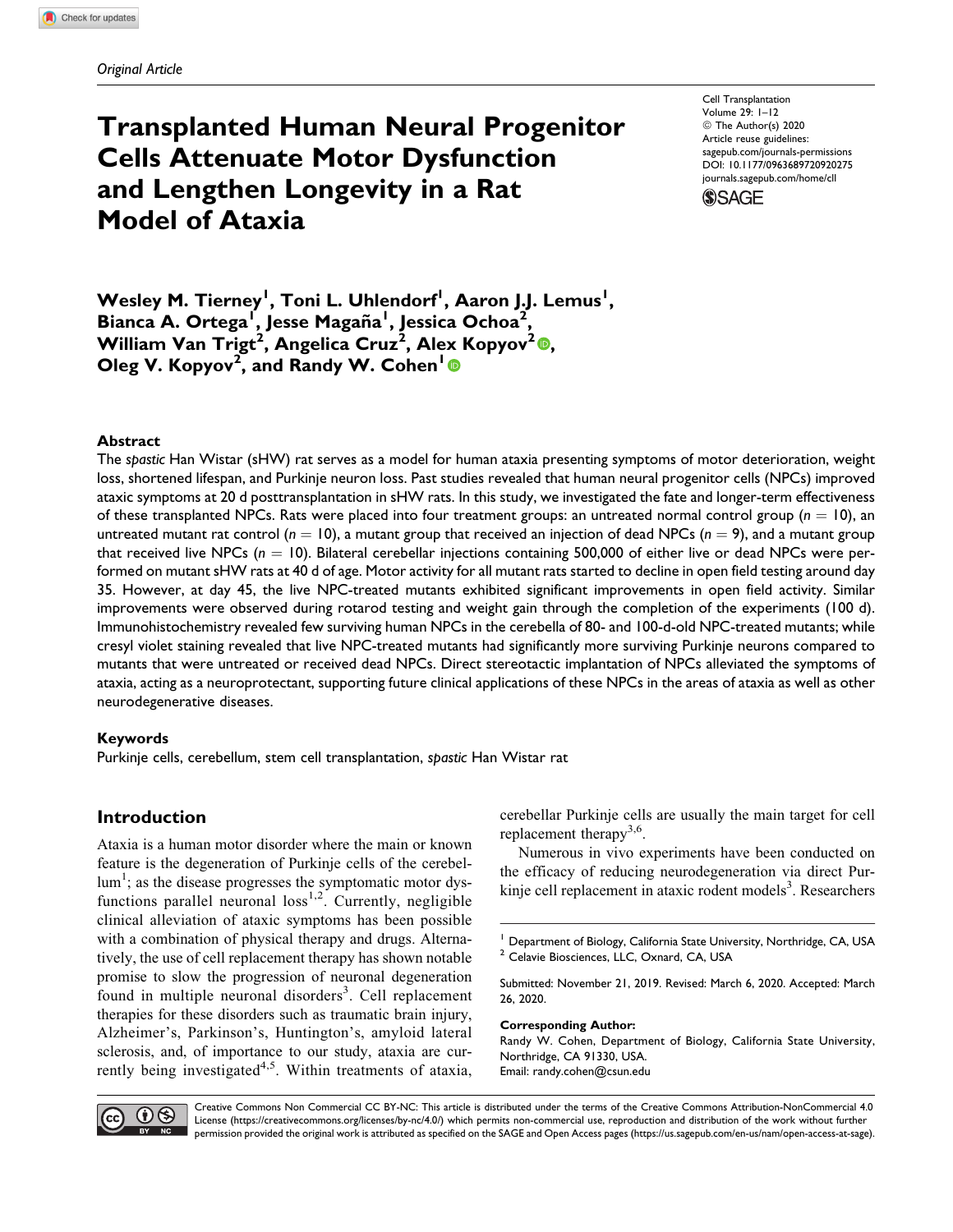found that injections of mesenchymal stem cells (MSCs) improved motor symptoms in the neurodegenerative Lurcher mice that exhibit progressive loss of Purkinje cells<sup>7,8</sup>. Murine MSCs were injected unilaterally into the cerebellum of newborn Lurcher mice<sup>7</sup> . After 1 mo, MSCs were found to have migrated into the white matter of the cerebellum, and the transplanted mutant mice showed significant improvements in rotarod performance compared to untreated Lurcher mutants. After 2 mo, a majority of MSCs did not survive; however, the transplanted cerebellar cells expressed neuroprotective growth factors such as brain-derived neurotrophic factor (BDNF), neurotrophin-3, and glial cellderived neurotrophic factor (GDNF), ultimately triggering increased survival of Purkinje cells<sup>7</sup>. In another experiment, neural stem cells (NSCs) harvested from postnatal day 1 wild-type mice were injected into the cerebella of 42 to 46-d-old C57BL/6 Machado–Joseph disease transgenic mice, alleviating motor dysfunction and reducing neuronal loss<sup>9</sup>. Histologically, these NSCs differentiated into both neural and glial cells with increased BDNF expression that correlated with improved Purkinje cell survival<sup>9</sup>. Researchers also utilized murine neural progenitor cells (NPCs) to facilitate recovery in spinocerebellar ataxia type 1 (SCA1) mice models<sup>10</sup>. Mouse NPCs were harvested and transplanted into 5-, 13-, and 24-wk-old SCA1 mice, and their activity scores were monitored over 8 wk posttransplantation. While no motor improvement occurred within 4 wk posttransplantation in the younger aged treatment groups, motor activity scores did show significant improvements in the 24-wk transplantation group, displaying healthier Purkinje cells and less degeneration. Yet no Purkinje cell replacements were detected despite the observation that NPCs had migrated into all cerebellar layers including the Purkinje cell layer. The researchers concluded that cell-to-cell contact was the probable mechanism for Purkinje cell rescue from these  $NPCs<sup>10</sup>$ . Finally, NSCs have also been used to slow Purkinje cell degeneration (PCD) in the *nervous* (nr) mouse model<sup>11</sup>. These *nr* mice show PCD beginning at 30 d of age characterized by abnormal and dysfunctional Purkinje cell mitochondria, behaviorally hyperactivity and progressive motor ataxia. The researchers transplanted NSCs into the cerebella of neonatal nr mice. At 180 d, the researchers observed increased synaptogenesis (via amplified dendritic growth), improved mitochondrial activity, enhanced motor function, and significantly less  $PCD<sup>11</sup>$ .

Stem cell clinical trials have also been attempted to aid human ataxic patients. Patients with spinocerebellar ataxia type 3 have debilitating symptoms that affect their quality of life including unsteady gait $1^2$  and poor balance and eye coordination, leading to overall motor dysfunction<sup>13</sup>. Human adipose tissue-derived MSCs were injected intravenously into ataxic patients at the concentration of 106 cells/kg of body weight $14$ . Posttransplantation follow-up showed brief motor improvements with significant stabilization of their ataxic symptoms $^{14}$ . Obviously, more stem cell research is

crucial to discover the perfect cell replacement technology that will improve the quality of life for ataxic patients.

Previous stem cell therapies in our laboratory have utilized the spastic Han Wistar (sHW) rat, a model for ataxia. This mutant rat has an autosomal-recessive gene mutation that results in the progressive loss of cerebellar Purkinje cells<sup>15,16</sup>. The onset of this disease can be identified in the sHW rat at 20 d of age by observing motor incoordination, hind leg rigidity, and fore limb tremors with Purkinje cell neurodegeneration visible at 30 d of age<sup>15,16</sup>. The sHW mutant Purkinje cells continue to degenerate up to day 60 to 65 when most animals die of respiratory complications and their inability to get food. In prior studies, it has been shown that Purkinje cell death in the cerebellum linked to glutamate excitotoxicity<sup>16</sup>.

Our lab has examined multiple routes of various treatments to increase survivorship of Purkinje cells, improve motor ability, and augment lifespan in the sHW rat. For example, N-methyl-D-aspartate (NMDA) and non-NMDA receptor blockers significantly improved longevity in the  $sHW$  rat<sup>17,18</sup> while exercise<sup>19</sup> combined with the neurotrophic factor BDNF release decreased Purkinje cell death $^{20}$ . Although these various treatments significantly increased motor ability, reduced Purkinje cell loss, and enriched sHW mutant longevity, these improvements were not persistent as all treated mutants eventually succumbed before 80 d of age. To sustain the sHW rat's continued existence, there is a desire to find a more effective solution for neuronal survival.

Human NPCs obtained from Celavie BioSciences, LLC (Oxnard, CA, USA) have been previously tested as a potential cell therapy for a variety of treatments. These NPCs express the specific stem cell markers octamer-binding transcription factor 4 and sex-determining region Y-box 2. The multipotent characteristics of these NPCs suggest that this cell line may act as novel treatments for a variety of neurodegenerative diseases. In a recently completed Phase 1 trial, Celevie's NPCs were implanted into the putamen of seven patients with mild-to-moderate Parkinson's disease (PD). At the 4-yr follow-up study, six of the seven patients showed significant improvements in Unified Parkinson's Disease Rating Scale part III (measuring motor function) compared to their previous baseline  $\text{scores}^{21}$ . While a definitive conclusion on NPC efficacy will require larger controlled PD trials, these initial results suggest that transplanted NPCs have a positive and lasting effect on neurodegenerative disorders.

Previous research in our lab examined various methods and dosage of Celavie's human NPC transplantation into 40 d-old sHW rat cerebella. First, carotid artery injection and unilateral direct cerebellar transplantations were compared in the 40-d-old sHW rat<sup>22</sup>. Researchers found that NPCs were present in the brain only after direct cerebellar injections rather than carotid artery infusion. In addition, significant amelioration of the sHW rat's ataxic symptoms was found only in those rats with direct injection of NPCs into the cerebellum (20 d posttransplantation)<sup>22</sup>. In our next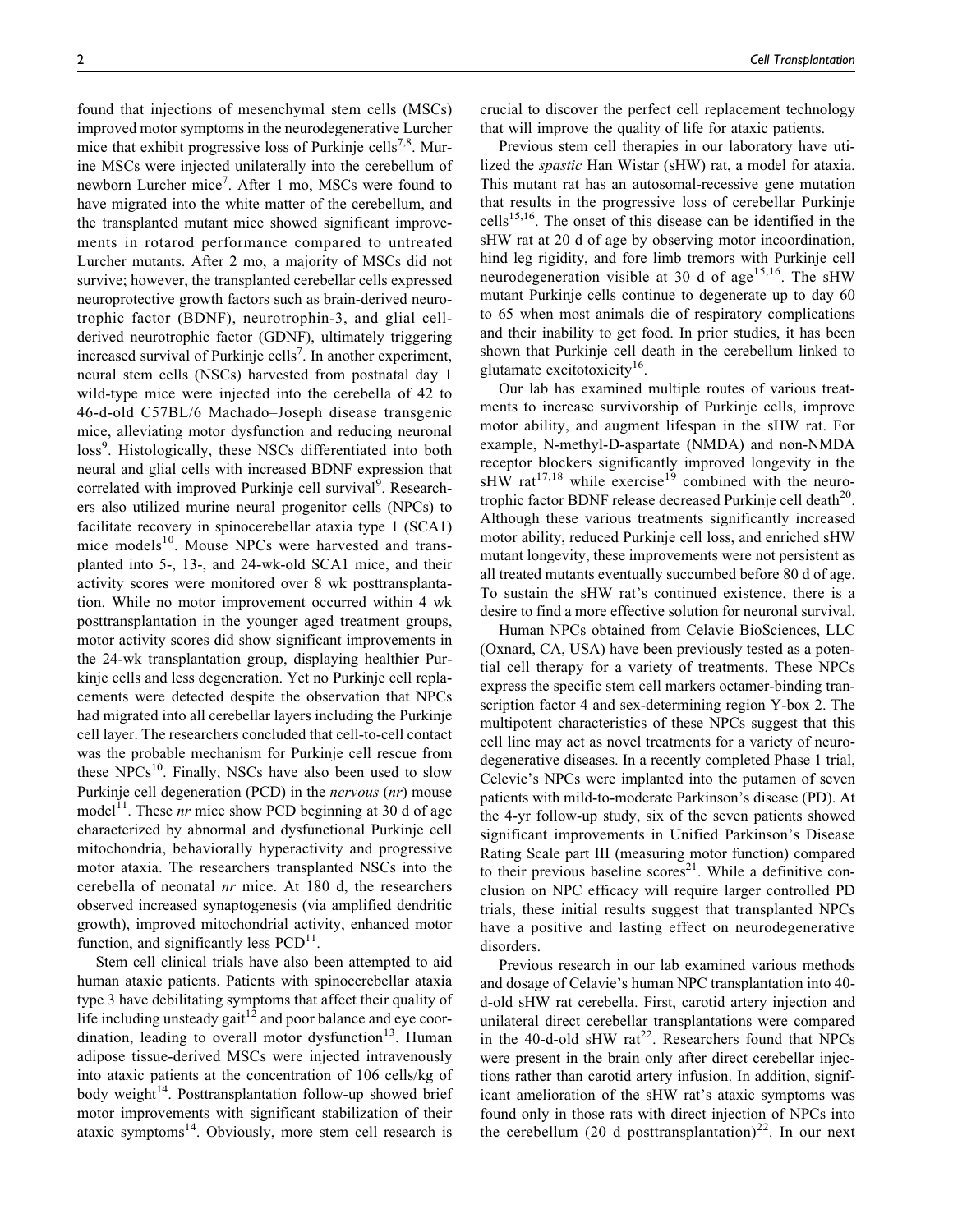study, we examined whether increasing the NPC load with cerebellar bilateral injections could reduce symptoms and extend longevity in the sHW  $rat^{23}$ . NPC-injected mutant rats showed significantly improved motor abilities and extended weight gain. After immunohistochemical staining of the brain tissue in these treated rats, the surviving human NPCs were observed to be migrating toward the damaged Purkinje cell layer in the sHW cerebellum and were shown to have calbindin-positive immunochemistry. The calbindinpositive NPCs may indicate early neuronal differentiation, but no cellular differentiation was detected since the experiment ended after 20 d posttransplantation (60 d of age)<sup>23</sup>. These data evoked an intriguing question: What would happen if we extended the experiment for another 40 d (with longer immunosuppression)?

Hence in our current study, we again transplanted Celavie's NPCs bilaterally into the cerebellum of the sHW rats. However, this experiment attempted to answer two relevant follow-up questions: (1) If we extend immunosuppression in sHW mutants treated with human NPCs, will the ataxic symptoms become completely reversed? (2) After lengthening treatment time, what do the transplanted NPCs differentiate into within sHW mutant cerebella?

# Materials and Methods

# Animals

sHW rats were obtained from California State University, Northridge's breeding colony. An equal mix of male and female rats were divided into four treatments: an untreated normal group ( $n = 10$ ), an untreated mutant group ( $n = 10$ ), a dead NPC-treated, mutant group ( $n = 9$ ), and a live NPCtreated, mutant group ( $n = 10$ ). Starting at 30 d of age, these animals were examined every 5 d for weight, rotarod, and activity scores. For histological analyses examining NPC longevity in sHW rats (sacrificing at 60 and 80 d of age), we used an additional set of untreated normal ( $n = 6$ ) and live NPC-treated mutant rats ( $n = 6$ ). Animals were housed in standard rat cages with access to Lab Diet 5001 rodent chow and water ad libitum. The room was maintained at a temperature of  $22^{\circ}C \pm 1^{\circ}C$  with a 12/12-h light/dark cycle. This study was approved by California State University, Northridge's (CSUN's) Institutional Animal Care and Use Committee IACUC (protocol #1718-002b).

# Culturing Human NPCs

Human NPCs were obtained according to NIH Ethical Guidelines and have been fully described in previous stud $ies^{21-23}$ . Briefly, NPCs were grown for 13 doublings in ultralow attachment culture flasks under feeder-free conditions in serum and xeno-free Eagle's essential medium (Hyclone, Logan, UT, USA), supplemented with Gem21 (Gemini Bio-Products, Sacramento, CA, USA), epidermal growth factor (Peprotech, Rocky Hill, NJ, USA), basic fibroblast growth factor (Peprotech), transforming growth factor alpha

(Peprotech), insulin-like growth factor I (Peprotech), leukemia inhibitory factor (Millipore, Temecula, CA, USA), calcium chloride (Fisher Scientific, Waltham MA, USA), Glutamax (Invitrogen, Carlsbad, CA, USA), non-essential amino acids (Hyclone), and an N2 supplement (Invitrogen), all of which were added at proprietary concentrations. The dead NPCs were implemented as a negative control for any paracrine effects from the live NPC inoculations. The dead NPCs were obtained from a live NPC population and then were placed without cryoprotectant into a  $-20^{\circ}$ C freezer for 30 min to freeze kill the cells, and then stored in  $-80^{\circ}$ C freezer until use. The suspended dead NPCs in culture medium were thawed for 1 h and then used immediately for transplantation in sHW mutants.

### NPC Transplantation

Starting at 30 d of age, all rats were sedated using 2.5% isoflurane, and underwent subcutaneous implantation of an Alzet osmotic pump (Model 2ML4; 28-d duration; Durect Corp, Cupertino, CA, USA) to infuse cyclosporine (15 mg/ kg/d) to suppress the rat's immune system. Ten days later, at 40 d, rats were anesthetized using chloral hydrate (350 mg/ kg; Sigma, St. Louis, MO, USA) and received bilateral injections of 500,000 live NPCs or dead NPCs per section  $(1,000,000 \text{ cells total})$  into the cerebellum  $(AP -11.0 \text{ mm};$ ML  $\pm$  2.0 mm; DV 5.5 mm). All experimental and control rats received chronic cyclosporine treatments via osmotic pumps which were changed every 23 d until the end of the experiment which was 60 d of age for dead NPC or untreated mutants or 100 d of age for live NPC mutants and untreated normal rats.

# Motor Activity Testing

Starting at 30 d of age (just prior to osmotic pump implantation), all animals were tested for locomotion every 5 d for the duration of the experiment for motor activity using the MLK Activity Test System. The activity test consists of placing the rat in the center of the motor activity box (100 cm  $\times$  100 cm ABS black plastic open field box) and allowing them to move around freely for 2 min. Their movements were recorded using a web camera (Logitech Pro 9000, Logitech, Newark, CA, USA) coupled with Virtual Dub software that converted these data into a single motor activity score that summarized the distance traveled (centimeters) by each rat during their three, 2-min trials. Each rat rested 2 min between trials.

### Rotarod Testing

To measure cerebellar decline, the rotarod, a horizontal rod that rotates at a constant speed of 16 RPM (Med Associates, Fairfax, VT, USA), was utilized to test balance, grip, and motor coordination (i.e., cerebellar function). Starting at 30 d of age (just prior to osmotic pump implantation), all rats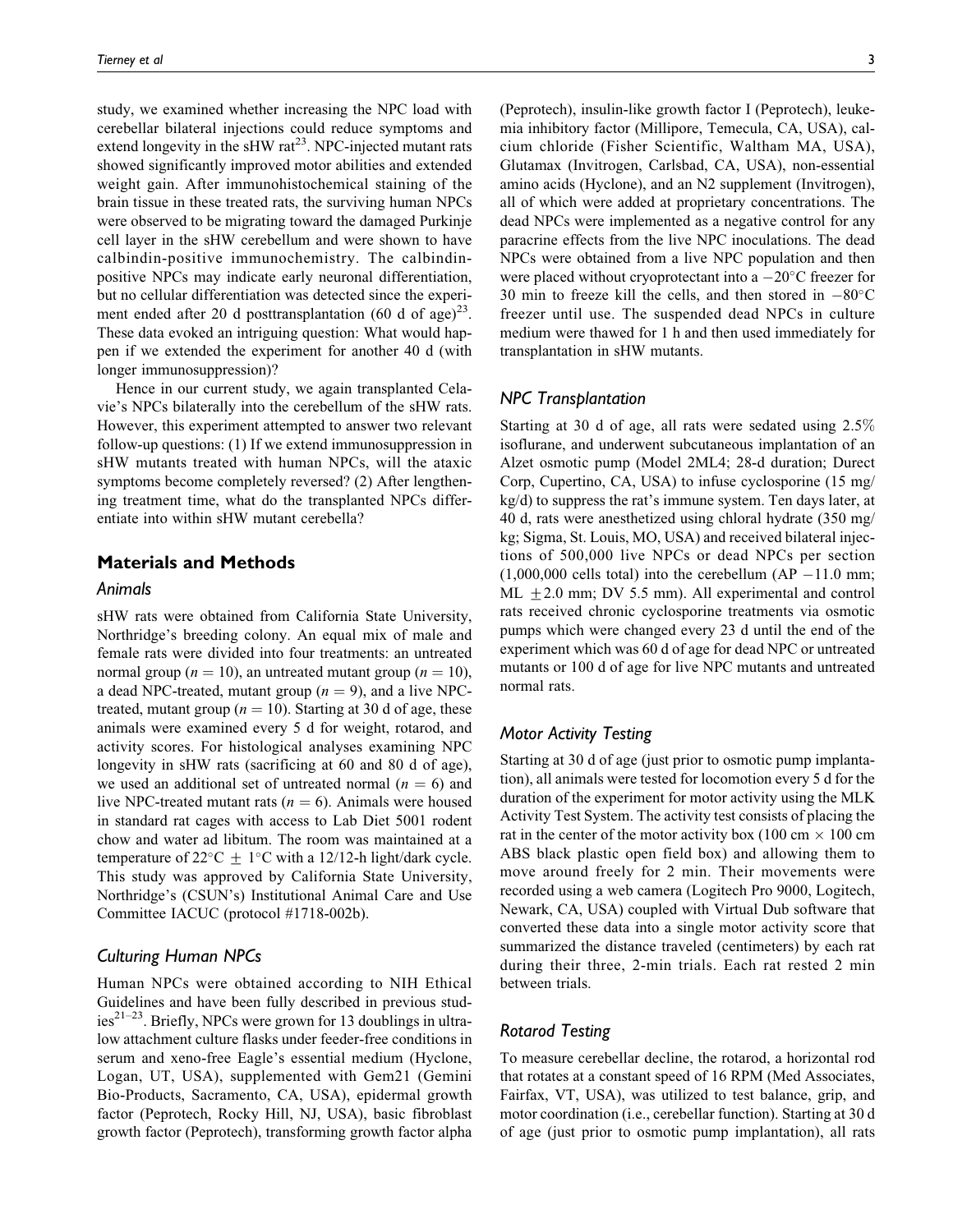were tested on the rotarod every 5 d until they could no longer perform these exercises. Here, the rotarod was turned on and reached threshold speed after a few seconds. The rats were then placed on the rotarod, performing for three consecutive trials (each trial lasting for a maximum of 180 s), and the fall latency time (seconds) was recorded for each trial. Each trial was averaged as a single fall latency data point for each set of trials.

### Tissue Processing

To prepare brain tissue for histological analysis, rats were transcardially perfused at various ages. For both the untreated and the dead NPC mutants, perfusion occurred at 60 d of age (20 d posttransplantation) while live NPC-treated mutants and untreated normal rats were perfused at day 60 of age (20 d posttransplantation), day 80 of age (40 d posttransplantation), or day 100 of age (60 d posttransplantation). All rats were perfused with a 0.9% saline solution followed by 4% paraformaldehyde (PFA) in 0.1 M phosphate buffer solution (PBS). The brains were harvested and post-fixed in PFA and kept until further processing. The brain tissue was kept in PFA for at least 2 d before being transferred to a 20% sucrose solution for at least 3 d to cryoprotect the brains before sectioning. Using a cryostat, the cerebellum was sectioned sagittally into 25-um-thick sections and processed via immunohistochemical staining to identify surviving human NPCs or cresyl violet staining for Purkinje cell counts.

### Immunohistochemistry Analyses

To help identify surviving human NPCs, the tissue was rinsed in a  $1 \times$  wash buffer (Diagnostic Biosystems, Pleasanton, CA, USA) for 5 min. Endogenous peroxidase blocking as achieved by washing the sections in a solution consisting of 0.36% glucose (Fisher Scientific, Waltham, MA, USA), 0.01% glucose oxidase (MP Biomedicals, Solon, OH, USA), and 0.013% sodium azide (Fisher Scientific) in  $1 \times$  PBS (Fisher Scientific) for 60 min, proceeded by a 5-min rinse in wash buffer. Permeabilization was achieved by rinsing the tissue in wash buffer consisting of 0.1% Triton X-100 (Fisher Scientific) for 30 min, followed by a separate rinse in washing buffer for 5 min. Next, the tissue was washed with serum blocking solution consisting of 5% normal horse serum (Vector Laboratories, Burlingame, CA, USA) for 20 min. Next, tissue samples underwent a 15-min rinse of avidin blocking solution (Vector Laboratories). Tissue samples were then washed for 15 min in a biotin blocking solution (Vector Laboratories), followed by another 1-min rinse in wash buffer. After that, samples were incubated with mouse anti-human nuclei MAB4383 (1:200; Millipore, Carlsbad, CA, USA) in Antibody Diluent (Diagnostic Biosystems) for 60 min. After primary antibody incubation, the tissue underwent a 5-min wash buffer rinse that was followed by a 45-min incubation with horse anti-mouse biotinylated secondary antibody (1:100; Vector Laboratories). Tissue was then rinsed for 5 min in wash buffer, incubated for 60 min in ABC kit solution (Vector Laboratories), and rinsed for another 5 min with wash buffer. The tissue was incubated in ImmPACT DAB Substrate (Vector Laboratories) for 5 min and then rinsed in wash buffer for another 5 min. Next, methyl green (Vector Laboratories) was used as a counter stain and the slides were incubated for 1 min. After stain incubation, the tissue was washed in deionized water (Thermo Scientific, Waltham, MA, USA) for 5 min, then dehydrated in a series of alcohols and xylene as follows: 95% ethanol (Decon Laboratories, King of Prussia, PA, USA), 100% ethanol (Arcos Organics, Waltham, MA, USA), and Xylene (Fisher Scientific). Finally, the tissue sections were cover-slipped with mounting medium (Poly Sciences, Warrington, PA, USA) and examined for the presence of human cells under an Olympus BX60 microscope with ToupView version 7.3 software.

# Cresyl Violet Staining/Purkinje Cell Counting

To quantify Purkinje cell survival, cerebellar sections were stained with cresyl violet, a general nuclear stain of neurons. Slides were hydrated in a diluted series of ethanol solutions  $(100\%, 95\%, \text{ and } 70\%)$  for 2 min. For the final hydration step, the slides were placed in a dish containing distilled water for 1 min. Next, the slides were immersed in cresyl violet stain (Sigma Chemical) for 3 min, followed by a 2-min rinse in distilled water. The slides were destained in acetic formalin for 5 min and then rinsed in distilled water for 2 min. Next, the slides were dehydrated by 2-min immersions in 95% ethanol, then 100% ethanol followed by a second immersion in 100% ethanol. Finally, ethanol was removed with an immersion in xylene for 2 min. The slides were then covered with Corning cover slips (Fisher Scientific, Santa Clara, CA, USA), using Permount (Fisher Scientific) as a sealant.

To determine effectiveness of NPC treatment on Purkinje cell survival, we counted Purkinje cells along 350  $\mu$ m transects within cresyl violet stained cerebellar sections from live NPC-treated mutant (100 d of age), dead NPC-treated mutant (60 d of age), untreated mutant (60 d of age), and untreated normal (100 d of age) groups. To determine the proximal and distal influence of these NPC transplants, we calculated the number of surviving Purkinje cells adjacent  $(\leq 100 \mu m)$  to needle tract ("Proximal") and farther ( $>1 \text{ mm}$ ) from the transplant site ("Distal"). The recognizable needle tract was used as the focal point for both the live NPC and dead NPC treatment groups. In the untreated normal and mutant groups, we utilized a rat brain atlas and the coordinates of the injection site (AP  $-11.0$ , ML  $\pm 2.0$ , DV 5.5) to determine where the probable focal point would be located in each series of cerebellar slices. This stereologic method allowed us to account for the lack of needle tracts in the untreated groups as we used the same cerebellum sections to count surviving Purkinje cells. Two observers, who were blind to treatment, performed the cell counts using an Olympus microscope at  $400 \times$  magnification. Each counter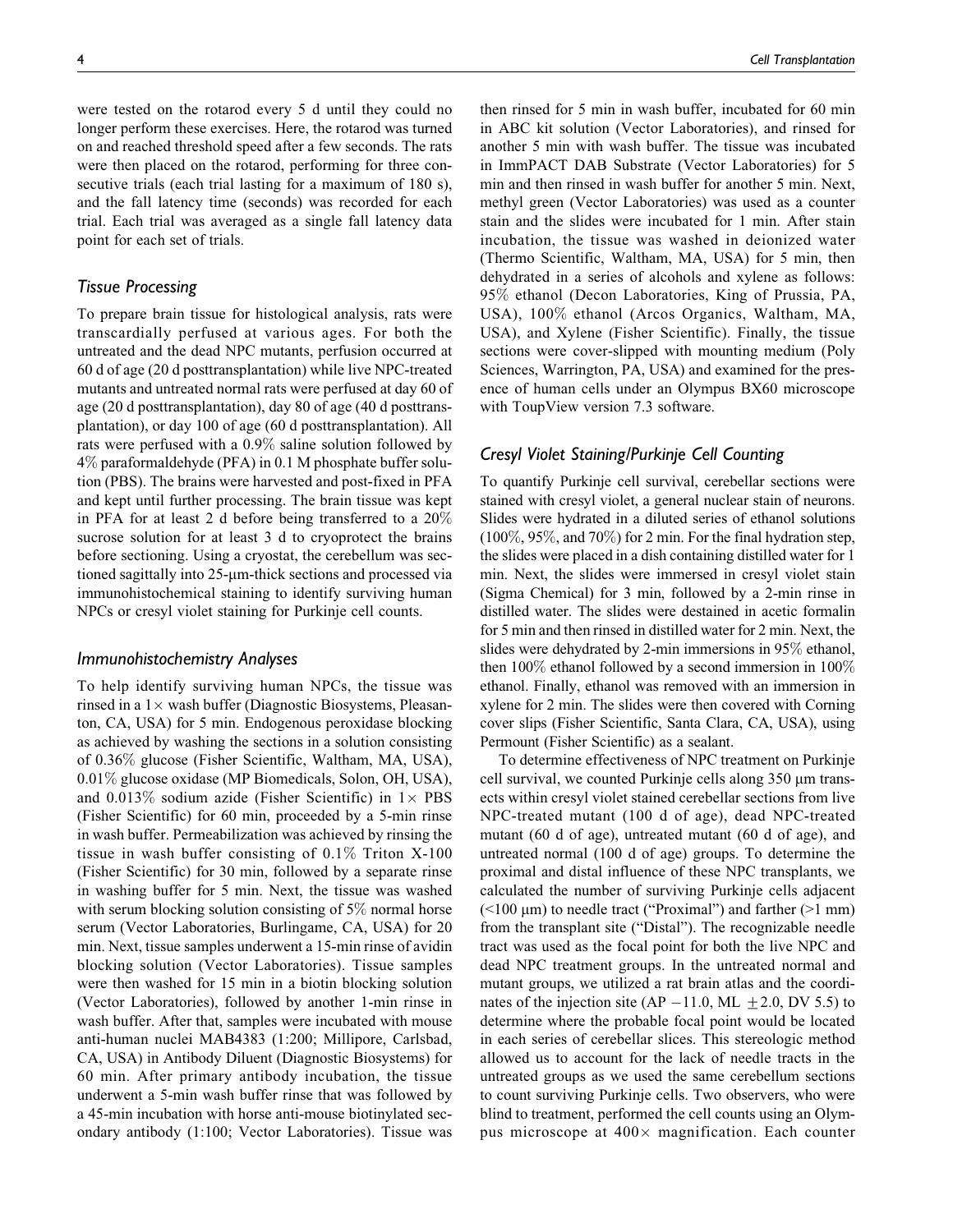randomly selected two separate Purkinje cell regions (per 350 µm transect) per slide, and their counts were then averaged per animal within the four experimental groups and evaluated for differences in survival.

### Statistical Analysis

All values shown are means  $\pm$  standard error of the mean. Repeated-measure analyses of variance (ANOVAs) were performed using SYSTAT analysis program to detect differences in weight, motor activity scores, and rotarod performance. A repeated-measures design was used to compare multiple measurements on the same individual animal in time, and these data are correlated to each other<sup>24</sup>. A one-way ANOVA was used to test differences in Purkinje cell counts among treatment groups. Tukey's pairwise post hoc analysis was then used to determine statistical differences between the means. Significance levels were set at  $P \le 0.05$  for all tests.

# **Results**

We examined the long-term effectiveness of human NPCs in the cerebella of the sHW rat, our model of ataxia. To determine efficacy of treatment, we examined weight gain, rotarod performance, open field scores, and Purkinje cell survival in four treatment groups: untreated normal HW (n  $(10)$ , untreated mutant sHW ( $n = 10$ ), dead NPC-treated mutant sHW ( $n = 9$ ), and live NPC-treated mutant sHW ( $n =$ 10). Only untreated normal HWs and live NPC-treated mutant sHWs were examined until 100 d of age. Dead NPC-treated mutant sHWs and untreated mutant sHWs were examined up until 60 d of age due to the average lifespan of the mutants without treatment and with treatment besides the NPCs being 60 d of age. Sacrifice of the rats at this age was mostly due to bioethical reasons of not prolonging/alleviation of suffering of the animals.

# NPC's Effect on Weight Gain

To assess the health of the animals, weights were taken every 5 d until sacrificed (60 or 100 d of age depending on genotype and treatment). Statistical significance was found in weights (Fig. 1) across treatments during the experiment ( $F = 3.04$ , P < 0.05). Normal rats showed the usual progression of increased weight for the entire length of the experiment while live NPC-treated mutants displayed statistically similar results as the untreated normal groups  $(P > 0.1)$ . In contrast, both untreated mutants and mutants transplanted with dead NPCs showed a weight plateau at 45 d of age, and then showed a slight decline in weight starting at day 60 (Fig. 1). Tukey's post hoc analysis disclosed that mutant rats that received live NPCs had significantly increased weight compared to dead NPC mutants and untreated mutants starting at 50 d of age (P  $< 0.05$ ). Throughout the study, no significant difference was found between the untreated normal rats and the NPC-treated mutant rats after 60 d of age until 100 d of age.



Fig. 1. Mean weight gain of the spastic Han Wistar rats was taken to assess the health of the live NPC-treated mutants ( $n = 10$ ), dead NPC-treated mutants ( $n = 9$ ), untreated mutants ( $n = 10$ ), and untreated normal rats ( $n = 10$ ) over the course of their lifespans. Statistical significance was found across treatments during the experiment ( $F = 3.04$ ,  $P < 0.05$ ). Specifically, the live NPC-treated rats showed statistically significant weight increases in comparison to both the dead NPC mutants and untreated mutants starting at day 50 ( $P < 0.05$ ). Mutant rats that received live NPCs were not statistically different compared to untreated normal rats ( $P > 0.05$ ). Data shown are mean  $+$  standard error of the mean (repeatedmeasures analysis of variance; Tukey's post hoc test). Asterisk (\*) indicates significant weight differences between live NPC and dead NPC mutants.

NPC: neural progenitor cell.

# NPC's Effect on Rotarod Performance

The rotarod test was utilized to assess if the NPC treatment protects motor coordination as the cerebellar ataxia progressed in the sHW rats (Fig. 2). Every rat was tested for rotarod performance (fall latency times) starting at day 30 of age and continuing every 5 d until they were sacrificed (60 or 100 d of age). Statistical significance was found across treatments ( $F = 25.03$ ,  $P < 0.001$ ). Mutant rats that received the live NPC treatment showed statistically consistent fall latency times in comparison to dead NPC-treated mutants starting at day 35, which continued until the end of the experiment ( $P < 0.05$ ). Additionally, untreated mutant rats displayed a statistically significant decrease in rotarod performance compared to mutants treated with live NPCs at day 45 lasting until the end of the experiment ( $P < 0.05$ ). Tukey's post hoc analysis showed that live NPC mutants and normal untreated mutants had statistical similar fall latency scores up to day 75 ( $P > 0.05$ ). However, at 80 d, live NPC-treated sHW rats exhibited reduced rotarod scores (compared to normal controls), which continued until the end of the experiment ( $P < 0.05$ ).

# NPC's Effect on Open Field Performance

As ataxia progresses, sHW mutants lose function of their hind legs. This progressive decrease in locomotor activity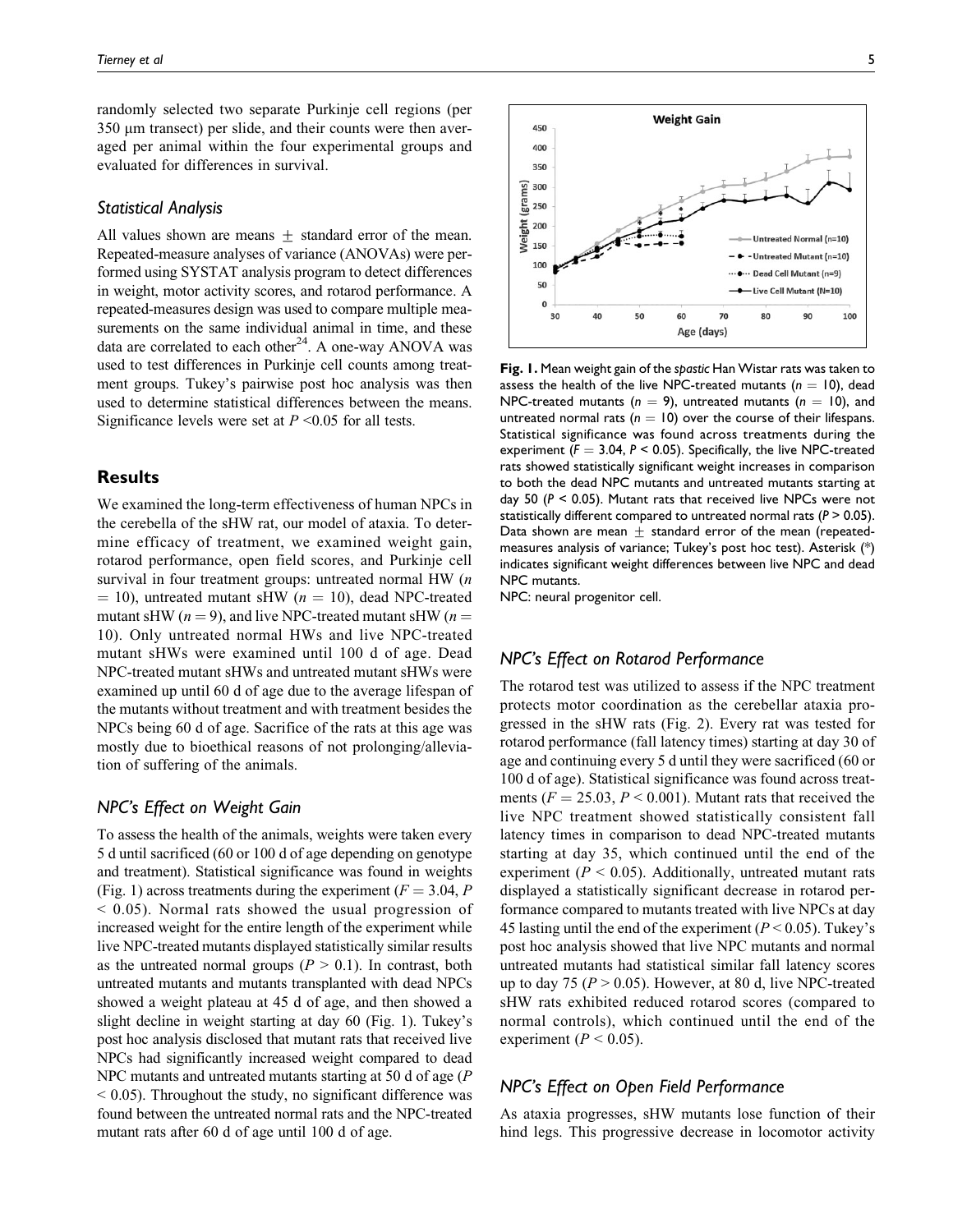

Fig. 2. Rotarod accessed motor coordination of the animals by measuring the mean fall latency (seconds) of live NPC-treated mutants ( $n = 10$ ), dead NPC treated-mutants ( $n = 9$ ), untreated mutants ( $n = 10$ ), and untreated normal rats ( $n = 10$ ) starting at 30 d of age. Statistical significance was found across treatments ( $F =$ 25.03, P < 0.001). Dead NPC-treated mutants showed significant differences compared to live NPC-treated rats ( $P < 0.05$ ) starting at day 35. Untreated mutant fall latencies were also statistically decreased compared to the live cell mutants ( $P < 0.05$ ), but these differences started later at day 45. Untreated normal rats and live NPC mutant rats had statistically similar rotarod scores up until day 75 (P > 0.05). However, starting at day 80, their fall latencies became statistically reduced ( $P < 0.05$ ) for the rest of the experiment (100 d). Data shown are mean  $\pm$  standard error of the mean (repeated-measures analysis of variance; Tukey's post hoc test). Asterisks (\*) indicate significant differences in fall latency between live NPC and dead NPC mutants or untreated mutants; Pound symbols (#) indicate differences between live NPC mutants and untreated normal rats.

NPC: neural progenitor cell.

can be detected via an open field test (Fig. 3). All rats were tested for open field activity starting at day 30 of age and every 5 d until they were sacrificed. Statistical significance was found across treatments ( $F = 13.46, P \le 0.01$ ). Starting at day 35, the live NPC-treated mutants had significantly decreased activity as seen in their open field scores compared to untreated normal rats ( $P < 0.05$ ). This significant difference between live NPC-treated and untreated normal rats continued until day 45 when the live NPC mutants recovered with statistically similar activity test scores ( $P >$ 0.05). This rebound effect lasted throughout the entire experiment (100 d). In contrast to the live NPC mutants, the dead NPC-treated mutants and untreated mutants showed continuing motor decline until the rest of their lifespan  $(P < 0.05)$ .

# NPC's Fate at 60, 80, and 100 d of Age (20, 40, and 60 d Posttransplantation)

To examine survival of human NPCs implantation into the cerebellum of the live NPC-treated mutants at 60 ( $n = 6$ ), 80  $(n = 6)$ , and 100  $(n = 10)$  d of age (Fig. 4),



Fig. 3. Open field test was used to assess cerebellar performance in live NPC-treated mutants ( $n = 10$ ), dead NPC-treated mutants  $(n = 9)$ , untreated mutants ( $n = 10$ ), or untreated normal rats ( $n = 10$ 10). Statistical significance was found across treatments ( $F = 13.46$ ,  $P < 0.01$ ). The live NPC-treated mutants showed a statistically significant drop ( $P < 0.05$ ) in motor activity compared to normal controls early in the experiment (day 35). However, at day 45, there was a significant improvement in open field activities from live NPC mutants that were statistically similar to their untreated normal controls ( $P > 0.05$ ). This trend continued until the end of the experiment. In contrast, dead NPC mutants and untreated mutants showed significant declines in motor activity by day 45 and were statistically different compared to live NPC mutants ( $P$  < 0.05). Data shown are mean  $+$  standard error of the mean (repeated-measures analysis of variance; Tukey's post hoc test). Asterisks (\*) indicate significant differences in fall latency between live NPC and dead NPC mutants or untreated mutants; Pound symbols (#) indicate differences between live NPC mutants and untreated normal rats.

NPC: neural progenitor cell.

immunohistochemical staining of tissue sections using human nuclear antibodies was performed, and subsequently examined for the presence of surviving human cells in the mutant rat cerebellum at various ages. Panel A: At 20 d posttransplantation (60 d of age), human cells are present near the needle track (arrows) and observed to be migrating toward the damaged Purkinje cell layer. Panel B: At 40 d posttransplantation (80 d of age), NPCs are still present (arrows), but in reduced presence. There were no longer any human NPCs that showed any migration from the needle track. Panel C: At 60 d posttransplantation (100 d of age), NPCs were very hard to find in situ. The few human cells that were present (arrows) were also misshapen, perhaps indicating a degenerative state. Clearly, the NPCs did not survive very long in the sHW rat cerebellum past 20 d despite chronic treatment with cyclosporine.

### NPC's Effect on Purkinje Cell Survival

To determine the effect of NPC implantation on Purkinje cell survival, cerebellar slices from all treatment groups were mounted on slides and stained with cresyl violet and the surviving Purkinje cells were counted (Fig. 5). Two sets of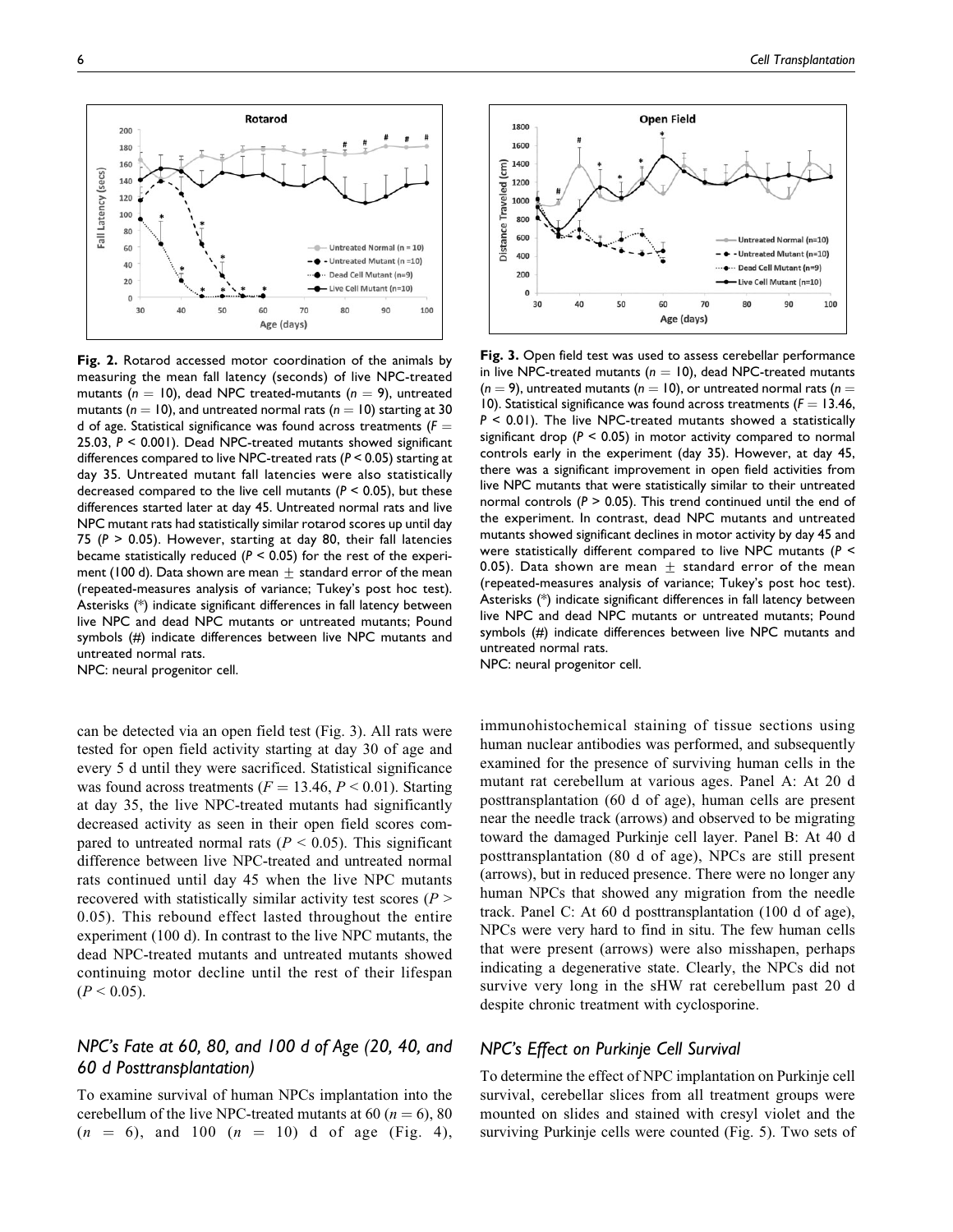

Fig. 4. Representative photomicrographs show the location of surviving human NPCs in the cerebellums of 60, 80, and 100-dold mutant spastic Han Wistar rats (all transplanted at 40 d of age). The black arrows spotlight the location of the existing NPCs stained with anti-human antibodies. Image A (60-d-old/20 d posttransplantation) indicates the needle tract and the migration of NPCs toward the Purkinje cell layer. Image B (80-d-old/40 d posttransplantation) shows reduction of surviving NPCs in the cerebellum. Image C (100-d-old/60 d posttransplantation) indicates the location of very few surviving NPCs in the mutant cerebellum. Calibration bar in Panel C refers to all images. NPC: neural progenitor cell.

cell counts were conducted: Proximal or adjacent  $(\leq 100 \,\mu m)$ to the injection site or an anatomical similar area (for noninjected animals) and distal or 1 mm away from the injection site or anatomical similar areas. For the proximal cell counts (Fig. 5A), analysis showed that there were statistical differences across all treatments ( $F = 12.39, P \le 0.005$ ). Mutants that received live NPCs had statistically more surviving Purkinje cells per  $350 \mu m$  transect compared to those mutants



Fig. 5. To determine effectiveness of NPC treatment on Purkinje cell survival, we counted Purkinje cells along  $350 \mu m$  transects within cresyl-violet-stained cerebellar sections from live NPCtreated mutant (100 d of age), dead NPC-treated mutant (60 d of age), untreated mutant (60 d of age), and untreated normal (100 d of age) groups. We calculated the number of surviving Purkinje cells within 100  $\mu$ m from the needle tract (Proximal) and  $> 1$  mm from the same track (Distal). Two observers, who were blind to treatment, performed the cell counts using an Olympus microscope at  $400\times$  magnification. Two randomly selected Purkinje cell regions (per  $350 \mu m$  transect) were averaged per animal and evaluated for differences in survival. Proximal to the injection site (A), the results showed that the live NPC treat mutants showed a statistically similar number of Purkinje cells compared to the normal untreated rats ( $P > 0.05$ ). In contrast, live NPC-treated mutants had significantly greater numbers of surviving Purkinje cells as compared to dead NPC mutants ( $P < 0.05$ ) and mutant untreated rats ( $P <$ 0.001). These differences disappeared when Purkinje cell counts were accomplished farther away from the transplant site ("Distal"). Figure 5B showed similar reduced Purkinje cell numbers among all mutant groups regardless of treatment ( $P > 0.05$ ) and these reduced cell counts were statistically lower than the normal controls ( $P < 0.05$ ). Data shown are mean  $\pm$  standard error of the mean (analysis of variance; Tukey's post hoc test). Single asterisk (\*) indicates significant differences in Purkinje cells counts between live NPC mutants and dead NPC mutants; double asterisks (\*\*) indicate significant difference in Purkinje cells survival between mutants and untreated normal rats.

NPC: neural progenitor cell.

that received dead NPCs ( $P < 0.05$ ) and untreated mutants  $(P < 0.05)$ . Mutants that received live NPCs had statistically similar amounts of Purkinje cells to that of normal untreated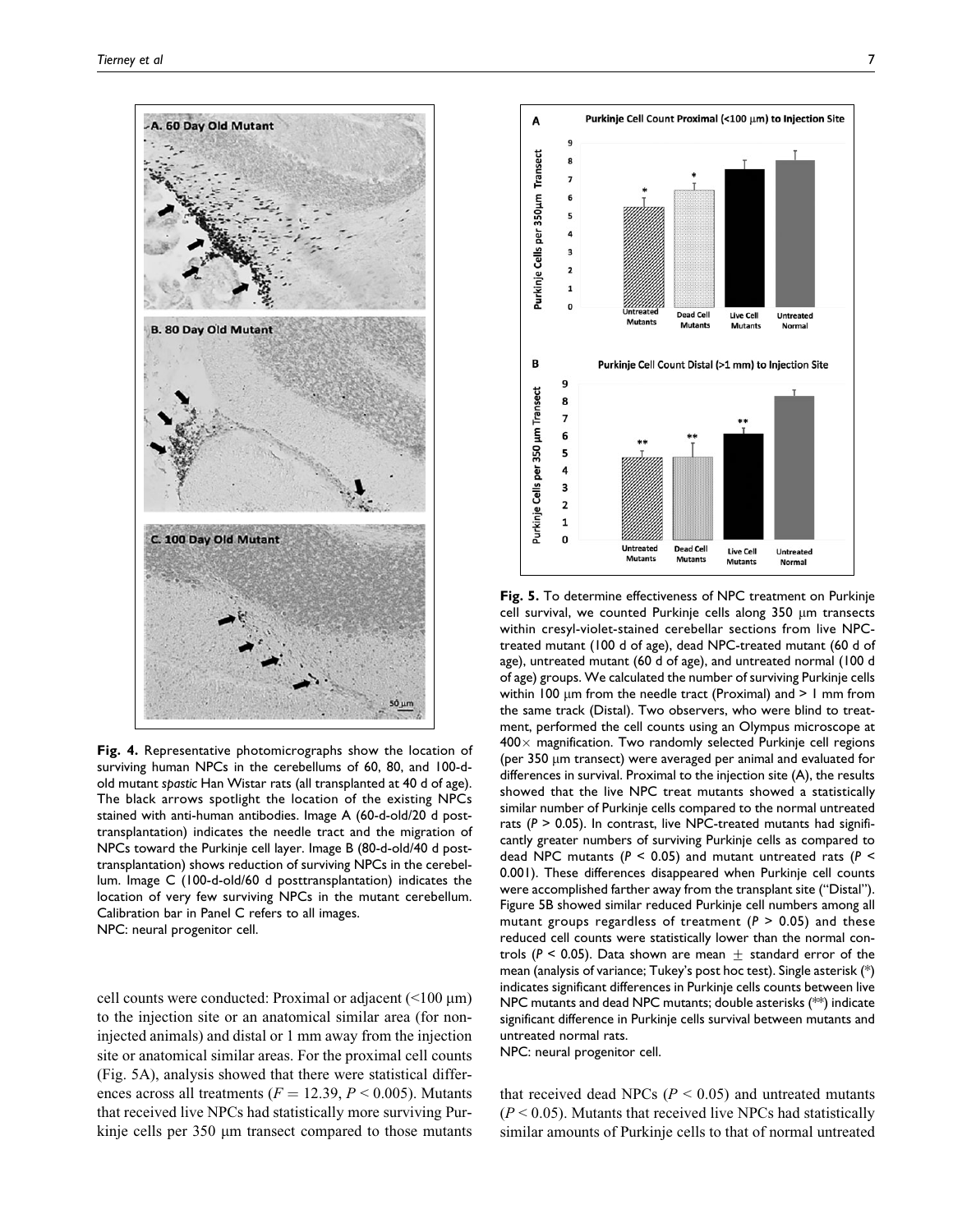rats ( $P > 0.05$ ). Figure 5B shows cell counts distal to the injection site. Analysis showed that there were statistical differences among the treatments  $(F = 13.39, P \le 0.001)$ . Untreated normal rats had statistically higher amounts of Purkinje counts as compared to all other groups. However, unlike the proximal count data, no statistical differences were found among live NPC-treated mutants and mutant untreated or dead NPC-treated mutants  $(P > 0.1)$ .

# **Discussion**

Previously, our lab observed that Celavie's human NPCs survived, commenced migration, and stained positive for calbindin (an adult Purkinje cell marker) at 60 d of age (20 d posttransplantation) in the cerebella of our ataxic rat model, the sHW rat<sup>23</sup>. Additionally, these ataxic rats significantly improved their motor function and weight gain, indicating alleviation from the ataxic symptoms in this previous experiment. Given these earlier results, we hypothesized that if the transplanted NPCs were sustained in vivo longer (up to 40 more days), we would continue to observe improved motor function, weight gain, Purkinje cell survival, and, ultimately, detect maturation of the human NPCs into either mature glial or neuronal cells. In other words, given our previous results<sup>23</sup>, these implanted NPCs should be an effective treatment for these ataxic rats.

At 100 d of age (60 d post-injection with human NPCs), the sHW rats showed remarkable improvements in weight and motor activity assays (behaving statistically similar to normal rats), suggesting that these cells indeed acted as an effective treatment for these ataxic mutants. It is indisputable that treatment by direct implantation of NPCs significantly altered the mutant sHW phenotype to resemble normal untreated rats in terms of weight gain (Fig. 1), rotarod performance (Fig. 2), and open field movement (Fig. 3). In contrast, untreated and dead NPC-treated mutant controls showed significant decreases in weight gain and impairment in motor function when compared to the live NPC-treated mutants. These behavioral abnormalities have been observed in all of our previous studies with untreated sHW mutants<sup>15,16,22,23</sup>, suggesting that even transplanting dead NPCs into the degenerating cerebellum had no evident paracrine effects and in fact may have been detrimental to the ataxic rat. In addition, the Purkinje cell count experiment (Fig. 5) determined that the implanted NPCs had some unknown neuroprotective effects on in situ Purkinje cells. Mutants that received NPCs had significantly higher Purkinje cell counts as compared to mutants that received dead NPCs and untreated mutants adjacent to the injection site (Fig. 5A). Remarkably, mutants that were transplanted with NPCs had statistically similar numbers of Purkinje cells compared to normal untreated rats. In contrast, when analogous Purkinje cell counts were conducted farther from their inoculation site (>1 mm), the rescuing of Purkinje cells was not evident (Fig. 5B).

Despite the fact that the live NPC-treated rats survived well beyond their dead NPC counterparts, only few remaining NPCs were observed bordering the needle track (Fig. 4C) after 60 d of incubation (100 d old). As seen in Fig. 4A, implanted live NPC-treated mutants survived in great numbers 20 d posttransplantation. While no apparent differentiation or replacement was detected at 20 d posttransplantation, the surviving NPCs were observed to be migrating toward the damaged Purkinje layer, corroborating our earlier study<sup>23</sup>. In earlier studies in our lab Nuryyev et al.  $(2017)$ also showed that the NPCs stained positive for calbindin, an early marker for mature neurons (as well as a Purkinje cell marker as well), suggesting that the NPCs might have begun developing into Purkinje cells<sup>23</sup>. However, the 40- and 60-d posttransplantation immunostaining studies (Figs. 4B, C) showed very few surviving NPCs near the original needle track, indicating progressive cell death since their transplantation at 40 d of age. Our original hypothesis of alleviating the ataxic symptoms via cell replacement by human NPCs was not supported by these results, suggesting an alternative explanation of how these NPCs may have improved motor behavior and Purkinje cell survival over the 60 d posttransplantation.

So, why did these transplanted cells die? We pose two hypotheses to account for the lack of survival of human NPCs in the sHW rat. First, the xenogeneic transplantation grafting failure may simply be due to the response of foreign cells to the new host animal's milieu. Transplanted human cells have been shown to have poor, long-term survival in a xenobiotic environment like immunosuppressed rat brains<sup>25–</sup>  $27$ . Human NPCs may require the appropriate human-like environment like cell culture media that contain highly manipulated nutrients and growth factors providing the in vitro cells the appropriate environment to grow and differentiate. This novel environment is greatly altered in vivo and thus may be missing essential human growth factors in the rat brain, making long-term establishment of human neurons improbable depending on the cell type.

Other researchers have found similar long-term problems with human cell transplants into rodent brains. Erceg et al. (2010) found that human embryonic stem cells could be pushed to differentiate in vitro into mature Purkinje cells by a combination of growth factors and co-culturing them with mature mice cerebellum cells<sup>28</sup>. However, when these cells were transplanted into immunodeficient mice, the researchers discovered that most of the transplanted cells died without differentiating<sup>28</sup>. In another study, induced stroke rat models were implanted with human embryonic stem cells<sup>29</sup>. The researchers observed improvements in sensorimotor function, but discovered that less than 2% of the transplanted cells survived<sup>29</sup>. Another study noted the difficult survival of human transplanted cells in any host animal, including rats, and hypothesized that this was due to the lack of structural support and decided to test this by injecting the cells with human collagen<sup>29</sup>. These researchers injected human placental stem cells into the frontal cortex of induced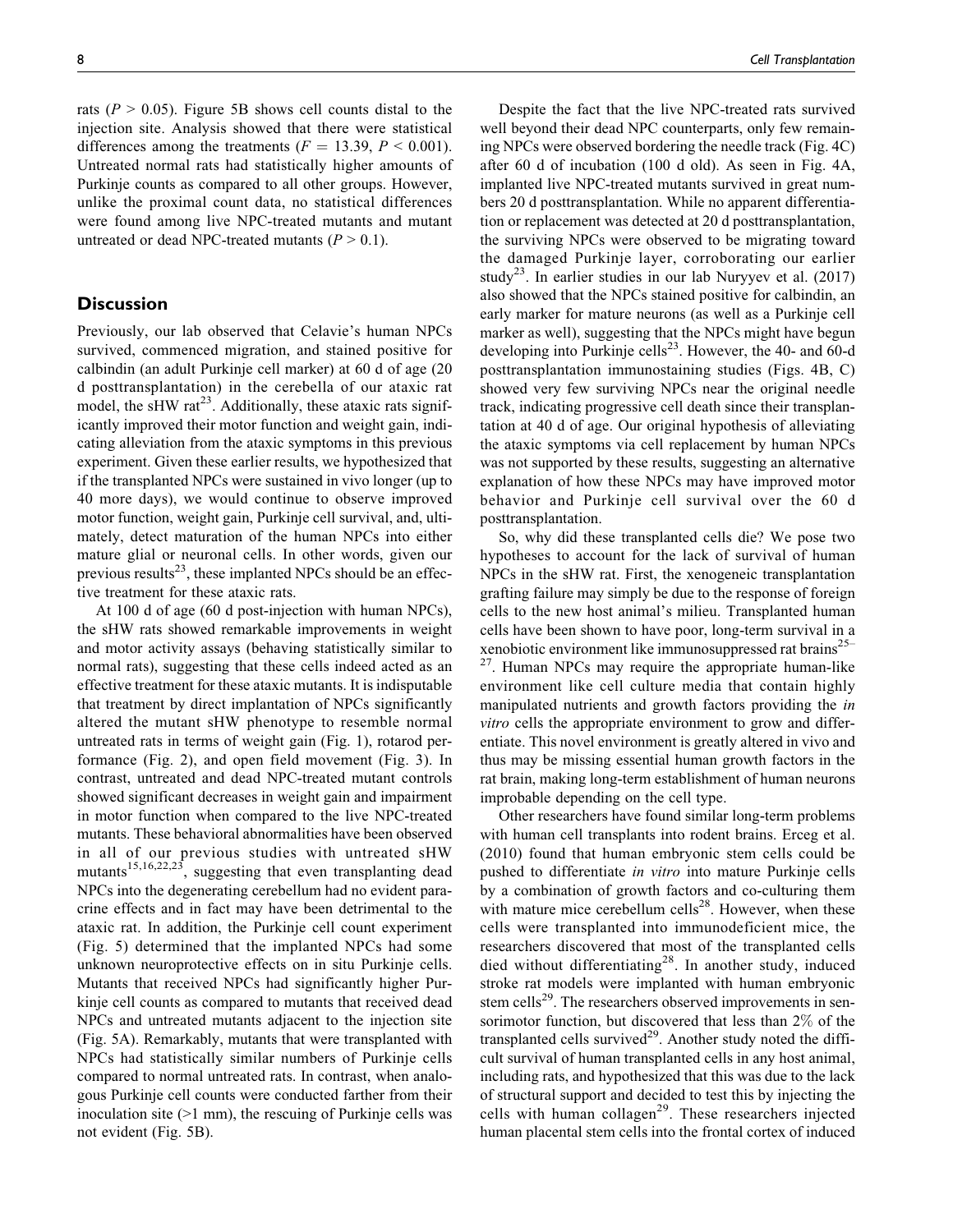traumatic brain injury rat models with and without collagen. The human stem cells that were injected without collagen did not survive after 2 wk posttransplantation<sup>30</sup>. They theorized that without collagen to support them these transplanted human cells died because of an inability to engraft in situ $30$ . Finally, stroke rat models were given intracranial injections of human NSCs either 2 or 24 h post-stroke. The rats were then split up into two treatment groups that were tested for cell survival after 3 or 35 d. Rats that had the transplanted human stem cells for 3 d had less than 1% of transplanted cells near the area of the injection; no human cells were found in the rat brains at 35  $d^{31}$ . It should be noted that long-term survival of human NPCs transplanted into rats has been achieved in a previous study<sup>32</sup>. This study looked at a rat model of PD and the effectiveness of transplanting human NPCs on amelioration of symptoms and survival. While survival was low, the existence of these transplanted cells within the Parkinson's rat was observed approximately 140 d posttransplantation $31$ .

A second but less likely concern was the possible failure of long-term immunosuppression with cyclosporine. While Nuryyev et al. (2017) successfully used cyclosporine and showed numerous NPCs in the sHW mutant cerebellum after 20 d in situ<sup>23</sup>, it is possible that after long-term chronic usage (60 d posttransplantation), the cyclosporine failed to suppress the immune system entirely. We chose subcutaneous implantation of Alzet osmotic pumps to avoid adverse effects of daily injection in the rats and to ensure a chronic dosing of cyclosporine. This method has been used successfully by our lab<sup>23</sup> and others<sup>25</sup>. The cyclosporine could have become ineffective over time or our dosage of 15 mg/kg/d may not have been fully immunosuppressive as some researchers have shown that 12 mg/kg/d may not be fully immunosuppressive over time<sup>25</sup>. Cyclosporine has also been found to have limited effects on rodent immune systems $^{26}$ . A review of transplanted stem cell survival showed that cell survival was much lower in immunosuppressed organisms as opposed to organisms that were fully immunodeficient<sup>27</sup>.

The number of factors playing into long-term transplantation and survival of human cells in rodent neural disease models includes cell type, transplantation region, method of transplantation, and immunosuppression/immunodeficiency of the host organism $31,33-35$ . Remarkably, there is evidence of human NPCs surviving without any immunosuppression within rat brains<sup>27,35</sup>. Researchers found that after 4 to 6 wk posttransplantation, human neural NPCs survived in vivo without the use of cyclosporine or other immunosuppressants in a normal rat model<sup>27</sup>. Both immunosuppressed (with cyclosporine) and immunocompetent rats had human cells transplanted within their brains. While the immunosuppressed rats saw significantly higher levels of transplanted progenitor cells, there were still surviving human cells within the immunocompetent rats. Additionally, implanted human cells in both groups showed signs of differentiation into microglia. Thus, survival of human NSCs within rats without immunosuppression may be possible despite the xenobiotic nature $^{27}$ . Regardless, our use of immunosuppression in immunocompetent rats was performed to ensure that the transplanted xenobiotic cells lived long enough (60 d). In summary, we think that our use of immunosuppression (and the use of osmotic pumps to deliver chronically cyclosporine) was an aid to the transplanted NPC survival and not a deterrent. Thus, it is probable that human NPCs used are simply incapable of in vivo survival over long periods of time in this rat model.

While regenerative medicine has seen many positive results when it comes to stem cell therapy in human neurodegenerative diseases and their rodent models<sup>21,23</sup>, full cell replacement does not always occur. However, regardless of the lack of replacement, differentiation, or survival of transplanted cells, our study showed that these NPC transplantations reversed ataxic symptoms over time. Fascinatingly, we have conducted an even longer pilot study by examining two NPC-treated sHW mutants (one male and one female) that were not sacrificed after the last cyclosporine pump was removed at 100 d of age. Both mutants survived for another year, suggesting that whatever paracrine effects the NPCs had within the mutant cerebella, the positive results lasted much longer even with no systemic cyclosporine present.

So, how could the dying NPCs continually protect the Purkinje cells in the sHW rat in the absence of direct Purkinje cell replacement? The Lurcher mouse strain presents symptoms similar to that of our ataxic rats<sup>8</sup>, and stem cell therapy has been observed to alleviate their motor symptoms in a similar manner to our results<sup>7</sup>. When implanted with murine MSCs, Lurcher mice improved in overall motor scores<sup>8</sup>. However, like our results, the researchers found few surviving murine MSC after 2 mo. One of the possible hypotheses for this recovery was that the researchers found significant increases in various neurotrophic factors such as BDNF. Interestingly, not all labs that inject NPCs into ataxic models exhibited increased neurotrophic factors. An SCA1 mouse model that received murine NPCs did not observe any changes in neurotrophic factors $31$ . These SCA1 mice received three stereotactic injections of NPCs into the cerebellum. The mice were tested for grip strength and on a rotarod for 8 wk. Only mice that received the progenitor cells at 24 wk old showed motor recovery; however, quantitative reverse transcriptase polymerase chain reaction analyses showed no significant increases in the neurotrophic factors BDNF, GDNF, or nerve growth factor. The treated SCA1 mouse Purkinje cells did retain some electrical functionality and maintained healthy morphology, but the researchers did not detect the biochemical mechanisms regarding how the injected cells safeguarded the Purkinje cells. The researchers did hypothesize that neuroprotection may have been due to cell-to-cell contact between the implanted progenitor cells and the host cells<sup>36</sup>. While not examined in our study, cell-to-cell contact may help explain the survival of the sHW rat Purkinje cells perhaps by reducing glutamate excitotoxicity. This protection from glutamate excitotoxicity via implantation of NSCs has been supported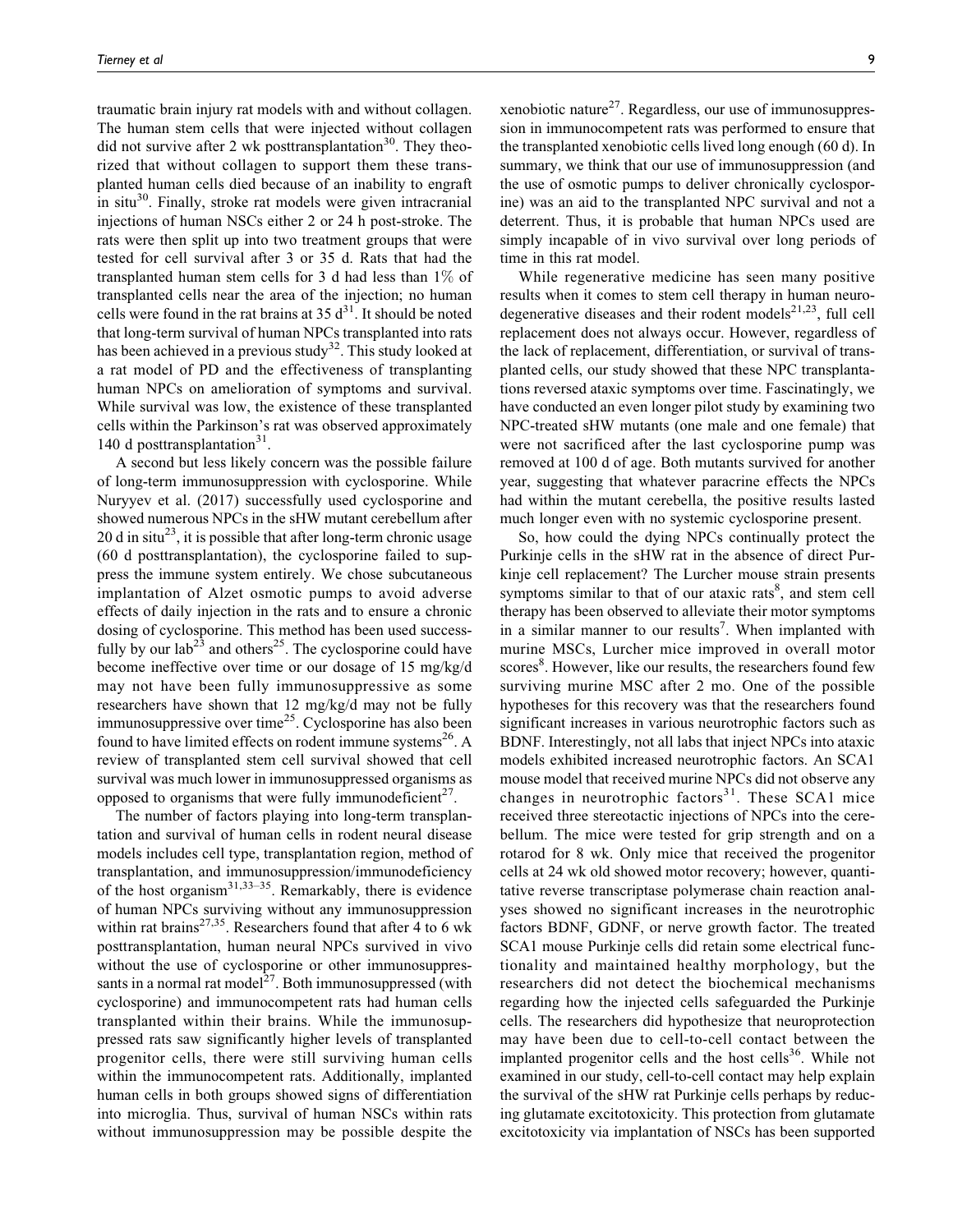by other researchers<sup>37,38</sup>. Finally, although we did not measure neurotrophic levels in mutant rat cerebella in this study, the cell count data (Fig. 5) do suggest that some permeable substance elicited long-term Purkinje cell protection. Further biochemical analysis would help confirm that these localized changes were induced by these neurotrophic factors.

Furthermore, the NPCs have not been the only cell type used for transplantation studies with ataxia models. Extensive work has been done on the PCD mouse model<sup>39,40</sup>. The PCD mouse shows similar motor dysfunctions and various cell death, including that of Purkinje cells. Bone marrow cell transplants, from both health and mutant mice, were performed to examine the effect the transplanted cells had on the PCD symptoms. Motor scores improved significantly after transplantation of the healthy bone marrow cells<sup>39</sup>. Interestingly, the nervous system damages found in the PCD model were not ameliorated. However, skeletal muscle structure, which is found damaged within the PCD, was ameliorated. The researchers believe that this and not any changes within the central nervous system were the cause of the improvements in the PCD model<sup>39</sup>. Later work by the same group has found that daily treatment with health bone marrow cells starting before neurodegeneration in the PCD mice was successful in ameliorating the neural damage found in PCD mice<sup>40</sup>. These results show the difficulty of cell transplantation using any type of cell line, but also the effectiveness of non-neural cell-based treatments for treatment of neurodegeneration. Further work with our sHW mutant rats could benefit from use of a non-neural, but established cell line seen effective in other ataxia models.

# Conclusion

Our lab has established that Celavie Biosciences's human NPCs have been shown to be quite efficient at alleviating many of the symptoms of the sHW rat, our ataxic rat model. Our current hypothesis of Purkinje cell replacement stemmed from previous results in our laboratory, showing these progenitor cells surviving in large numbers and migrating 20 d posttransplantation<sup>23</sup>. However, in this study, the transplanted NPCs did not show complete differentiation to Purkinje cells nor did these xenotransplants survive much beyond 20 d posttransplantation. Despite a gradual reduction in their survival over time, the NPCs appear to have effected a lasting clinical recovery (improved weights, increased activity) and had significant neuroprotective outcomes on the mutant Purkinje cell population. Further experimentation would benefit from additional analyses of increased neurotrophic factors and perhaps examining cell-to-cell contact between the NPCs and Purkinje neurons as possible biochemical mechanisms preventing disease progression.

### Acknowledgments

The authors wish to thank Fritz Libby, Elizabeth Perez, Erick Mitchell, Miranda Gilhuys, Kate Tirado, Ryan Silver, and Mathew Magallon for animal care and assistance on the project.

### Ethical Approval

This study was approved by Celavie Bioscience's Institutional Review Board.

#### Statement of Human and Animal Rights

This study was also approved by California State University, Northridge's Institutional Animal Care and Use Committee (Approval Number 1718-002b).

### Statement of Informed Consent

There are no human subjects in this article and informed consent is not applicable.

### Declaration of Conflicting Interests

The author(s) declared no potential conflicts of interest with respect to the research, authorship, and/or publication of this article.

### Funding

The author(s) disclosed receipt of the following financial support for the research, authorship, and/or publication of this article: California State University, Northridge (CSUN) Student and Faculty grants.

### ORCID iDs

Alex Kopyov <https://orcid.org/0000-0003-0420-138X> Randy W. Cohen D <https://orcid.org/0000-0002-3945-7169>

### **References**

- 1. Jayadev S, Bird TD. Hereditary ataxias: overview. Genet Med. 2013;15(9):673–683.
- 2. Xia G, McFarland KN, Wang K, Sarkar PS, Yachnis AT, Ashizawa T. Purkinje cell loss is the major brain pathology of spinocerebellar ataxia type 10. J Neurol Neurosurg Psychiatry. 2013;84(12):1409–1411.
- 3. Cendelin J. Experimental neurotransplantation treatment for hereditary cerebellar ataxias. Cerebellum Ataxias. 2016;3(1):7.
- 4. Wu YP, Chen WS, Teng C, Zhang N. Stem cells for the treatment of neurodegenerative diseases. Molecules. 2010;15(10): 6743–6758.
- 5. Kim SU, de Vellis J. Stem celled-based cell therapy in neurological diseases. J Neurosci Res. 2009;87(10):183–200.
- 6. Bae JS, Han HS, Youn DH, Carter JE. Bone marrow-derived mesenchymal stem cells promote neuronal networks with functional synaptic transmission after transplantation into mice with neurodegeneration. Stem Cells. 2009; 25(5):1307–1316.
- 7. Jones J, Jaramillo-Merchan J, Bueno C, Pastor D. Mesenchymal stem cells rescue Purkinje cells and improve motor function in a mouse model of cerebellar ataxia. Neurobiol Dis. 2010;40(2):415–423.
- 8. Vogel MW, Caston J, Yuzaki M, Mariani J. The Lurcher mouse: fresh insights from an old mutant. Brain Res. 2007; 1140(1):4–18.
- 9. Mendonça LS, Nóbrega C, Hirai H, Kaspar BK, de Almeida LP. Transplantation of cerebellar neural stem cells improves motor coordination and neuropathology in Machado-Joseph disease mice. Brain. 2015;138(pt 2):320–335.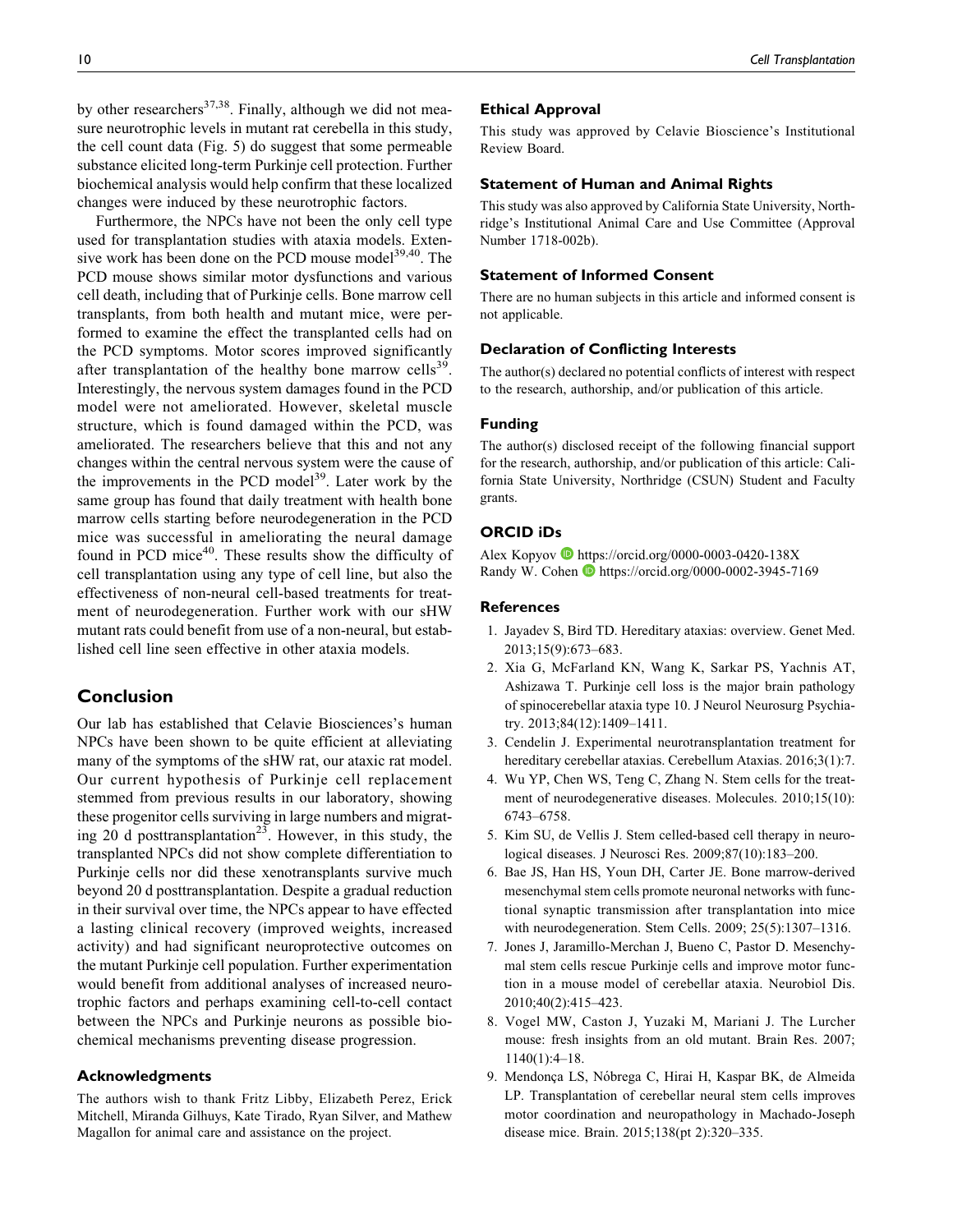- 10. Matsuura S, Shuvaev AS, Iizuka A, Nakamura K, Hirai H. Mesenchymal stem cells ameliorate cerebellar pathology in a mouse model of spinocerebellar ataxia type 1. Cerebellum. 2014;13(3):323–330.
- 11. Li J, Imitola J, Snyder EY, Sidman RL. Neural stem cells rescue nervous Purkinje neurons by restoring molecular homeostasis of tissue plasminogen activator and downstream targets. J Neurosci. 2006; 26(30):7839–7848.
- 12. Camey S, Jardo L, Kieling C, Saute J, Vigo A. A prospective study of SCA3 gait ataxia described through a Markovian method. Neuroepidemiology. 2010;34(3):163–170.
- 13. D'Abteu A, Franca M, Paulson H, Lopes-Ceddes I. Caring for Machado-Joseph disease: current understanding and how to help patients. Parkinsonism Relat Disord. 2010;16(1):2-7.
- 14. Tsai YA, Liu RS, Lirng JF, Yang BH, Chang CH, Wang YC, Wu YS, Ho JH, Lee OK, Soong BW. Treatment of spinocerebellar ataxia with mesenchymal stem cells: a phase I/IIa clinical study. Cell Transplant. 2017;26(3):503–512.
- 15. Cohen R, Fisher R, Duong T, Handley V, Campagnoni A, Hull C, Buchwald N, Levine M. Altered excitatory amino acid function and morphology of the cerebellum of the spastic Han-Wistar rat. Brain Res Mol Brain Res. 1991;11(1):27–36.
- 16. Cohen R, Cepeda C, Miyashiro-Turman J, Levine M. Development of morphological and physiological alterations in the hippocampus of the spastic Han-Wistar rat. Dev Brain Dysfunct. 1997;10(1):1–14.
- 17. Brunson KL, Khanna A, Cromwell HC, Cohen RW. Effect of the noncompetitive NMDA antagonists MK-801 and ketamine on the spastic Han-Wistar mutant: a rat model of excitotoxicity. Dev Neurosci. 2001;23(1):31–40.
- 18. Nisim AA, Hernandez CM, Cohen RW. The neuroprotective effects of non-NMDA antagonists in the cerebellum of the spastic Han Wistar mutant. Dev Neurosci. 1999;21(1): 76–86.
- 19. Uhlendorf TL, Van Kummer BH, Yaspelkis III BB, Cohen RW. Neuroprotective effects of moderate aerobic exercise on the spastic Han–Wistar rat, a model of ataxia. Brain Res. 2011; 1369(3):216–222.
- 20. Van Kummer BH, Cohen RW. Exercise-induced neuroprotection in the spastic Han Wistar rat: the possible role of brainderived neurotrophic factor. Biomed Res Int. 2015;2015: 834543.
- 21. Madrazo I, Kopyov O, Ávila-Rodríguez MA, Ostrosky F, Carrasco H, Kopyov A, Avendaño-Estrada A, Jiménez F, Magallón E, Zamorano C, González G, et al. Transplantation of human neural progenitor cells (NPC) into putamina of parkinsonian patients: a case series study, safety and efficacy four years after surgery. Cell Transplant. 2019;28(3): 269–285.
- 22. Uhlendorf T, Nuryyev R, Kopyov A, Ochoa J, Younesi S, Cohen R, Kopyov O. Efficacy of two delivery routes for transplanting human neural progenitor cells (NPCs) into the spastic Han-Wistar rat, a model of ataxia. Cell Transplant. 2017;26(2): 259–269.
- 23. Nuryyev RL, Uhlendorf TL, Tierney W, Zatikyan S, Kopyov O, Kopyov A, Ochoa J, Malone CS, Cohen RW.

Transplantation of human neural progenitor cells reveals structural and functional improvements in the spastic Han-Wistar rat model of ataxia. Cell Transplant. 2017;26(11):1811–1821.

- 24. Sullivan L. Repeated Measures. Circulation. 2008;117(9): 1238–1243.
- 25. Dieperink H, Kemp E, Leyssac PP, Starklint H. Cyclosporine A: effectiveness and toxicity in a rat model. Clin Nephrol. 1986;25(suppl 1):S46–S50.
- 26. Hess AD, Esa AH, Colombani PM. Mechanisms of action of cyclosporine: effect on cells of the immune system and on subcellular events in T cell activation. Transpl Proc. 1988; 20(2 suppl 2):S29–S40.
- 27. Hovakimyan M, Müller J, Wree A, Ortinau S, Rolfs A, Schmitt O. Survival of transplanted human neural stem cell line (ReNcell VM) into the rat brain with and without immunosuppression. Ann Anat. 2012;194(5):429–435.
- 28. Erceg S, Ronaghi M, Zipancic I, Lainez S, Roselló MG, Xiong C, Moreno-Manzano V, Rodriguez-Jimenez FJ, Planells R, Bhattacharya SS, Stojkovic M. Efficient differentiation of human embryonic stem cells into functional cerebellar-like cells. Stem Cells Dev. 2010;19(11):1745–1756.
- 29. Hicks A, Lappalainen R, Narkilahti S, Suuronen R, Corbett D, Sivenius J, Hovatta O, Jolkkonen J. Transplantation of human embryonic stem cell derived neural precursor cells and enriched environment after cortical stroke in rats: cell survival and functional recovery. Eur J Neurosci. 2009;29(3): 562–574.
- 30. Chen Z, Lu XCM, Shear DA, Dave JR, Davis AR, Evangelista CA, Duffy D, Tortella FC. Synergism of human amnionderived multipotent progenitor (AMP) cells and a collagen scaffold in promoting brain wound recovery: pre-clinical studies in an experimental model of penetrating ballistic-like brain injury. Brain Res. 2011;1368(2):71–81.
- 31. Jeong SW, Chu K, Jung KH, Kim SU, Kim M, Roh JK. Human neural stem cell transplantation promotes functional recovery in rats with experimental intracerebral hemorrhage. Stroke. 2003;34(9):2258–2263.
- 32. Svendsen C, Caldwell M, Shen J, ter Borg M, Rosser A, Tyers P, Dunnett S. Long-term survival of human central nervous system progenitor cells transplanted into a rat model of Parkinson's disease. Exp Neurol. 1997;148(1):135–146.
- 33. Lindvall O, Kokaia Z, Martinez-Serrano A. Stem cell therapy for human neurodegenerative disorders - how to make it work. Nat Med. 2004;10(suppl):S42–S50.
- 34. Lindvall O, Kokaia K. Stem cells in human neurodegenerative disorders- time for clinical translation. J Clin Invest. 2010; 120(1):29–40.
- 35. Barker RA, Widner H. Immune problems in central nervous system cell therapy. NeuroRx. 2004;1(4):472–481.
- 36. Chintawar S, Hourez R, Ravella A, Gall D, Orduz D, Rai M, Bishop DP, Geuna S, Schiffmann SN, Pandolfo M. Grafting neural precursor cells promotes functional recovery in an SCA1 mouse model. J Neurosci. 2009;29(42): 13126–13135.
- 37. Llad´o J, Haenggeli C, Maragakis NJ, Snyder EY, Rothstein JD. Neural stem cells protect against glutamate-induced